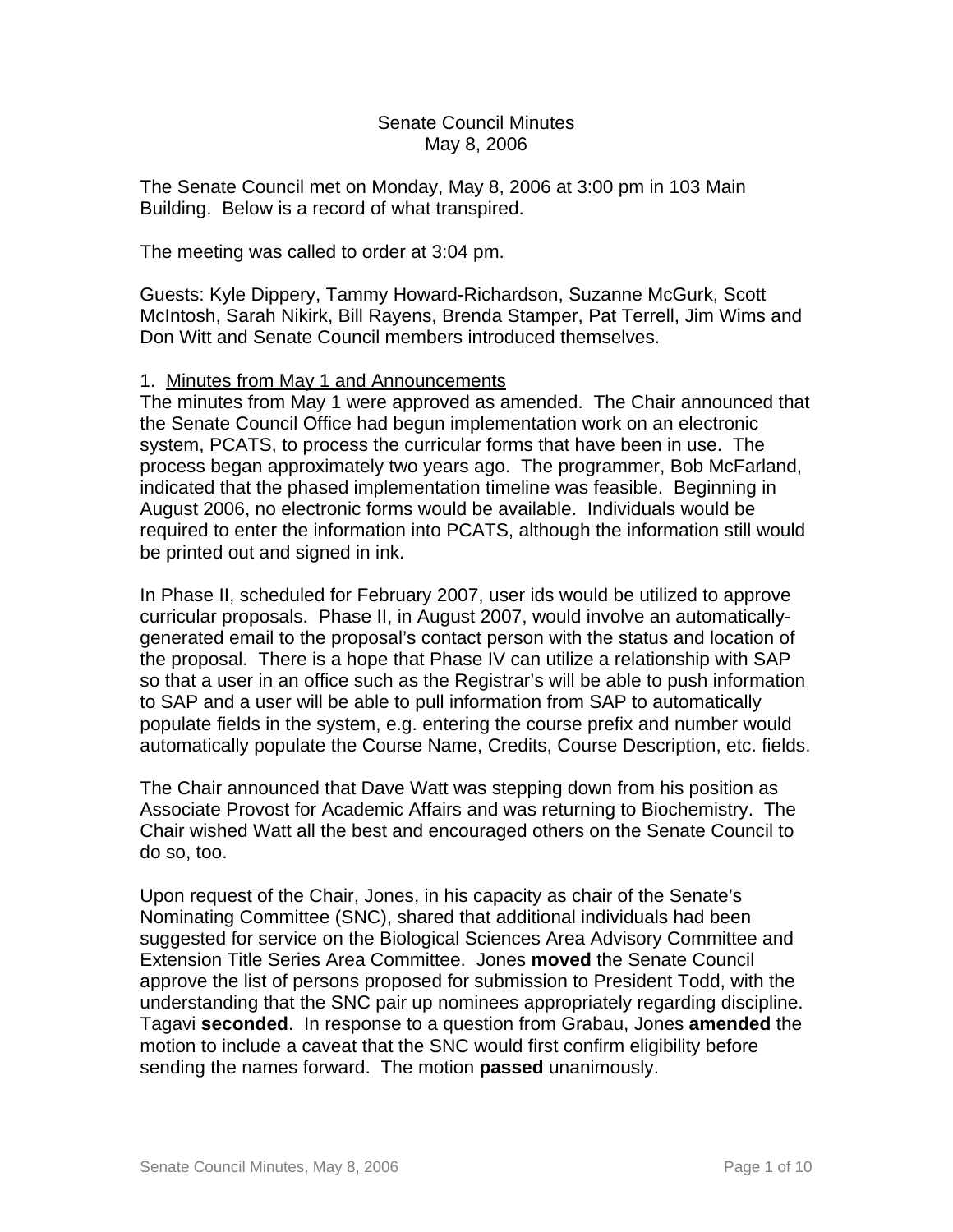The Chair thanked Jones for the hard work put into finding nominees, and asked Jones to explain the need for an expanded charge for the SNC. Jones explained that last year, as part of revising the process for granting an honorary degree, the Senate Council was charged with identifying five individuals for service on the Honorary Degree Committee. The regulation that codified that practice would be written over the summer. Jones **moved** Senate Council preemptively charge the Senate's Nominating Committee with providing nominees upon which the Senate Council would vote, in the Fall. Lesnaw **seconded**. The motion **passed** unanimously.

Jones said that he would bring back soon to a Senate Council meeting the pertinent wording changed at the April 17 meeting regarding *Senate Rule 6.1.1*. The Chair said he would be meeting with President Todd the following morning to discuss the change to the *Administrative Regulations* regarding the retirement age of executives. He would apprise the Senate Council afterwards.

# 2. External Review Committee Final Report

The Chair said that Bill Rayens took over Chair duties of the External Review Committee (ERC) when Alan DeSantis opted to return to his status as a regular committee member. Rayens spent a number of months productively steering the ERC to the final report, which built upon and went beyond the preliminary report that came out in September 2005.

Rayens added that the final report offered four learning outcomes (as opposed to the five in the preliminary report) and tried to reflect the attitudes and voices in the many college forums conducted around campus. The report had grown due to a large appendix and the incorporation of suggestions. The Chair expressed his hope that the ERC's Final Report could be brought to and received by the SC, as an important part of UK's curriculum. He said the report had also been submitted to Connie Ray and Phil Kraemer, in their positions as Vice President of Institutional Resource, Planning and Effectiveness and Associate Provost for Undergraduate Education, respectively. He hoped the SC would be able to offer a blessing for preliminary summer exploration for implementation planning. The Chair noted that a team from UK would be attending the American Association of Colleges & Universities' Summer Institute on General Education. There had been discussion in the General Education Reform and Assessment committee regarding a summer workshop at UK to sketch out some options and alternatives in a preliminary fashion that would be brought to faculty for discussion in the Fall. He also asked the SC discuss his (Yanarella's) role in the general education reform initiate after stepping down as SC Chair. He added he had developed an important intellectual and vested interest in the success of the initiative and, as a non-voting member of the SC after June 1, would like to continue to play a role in UK's gen ed initiative. He asked if SC members had questions.

Due to SC members not having read the report, the External Review Committee Final Report agenda item was postponed until May 15.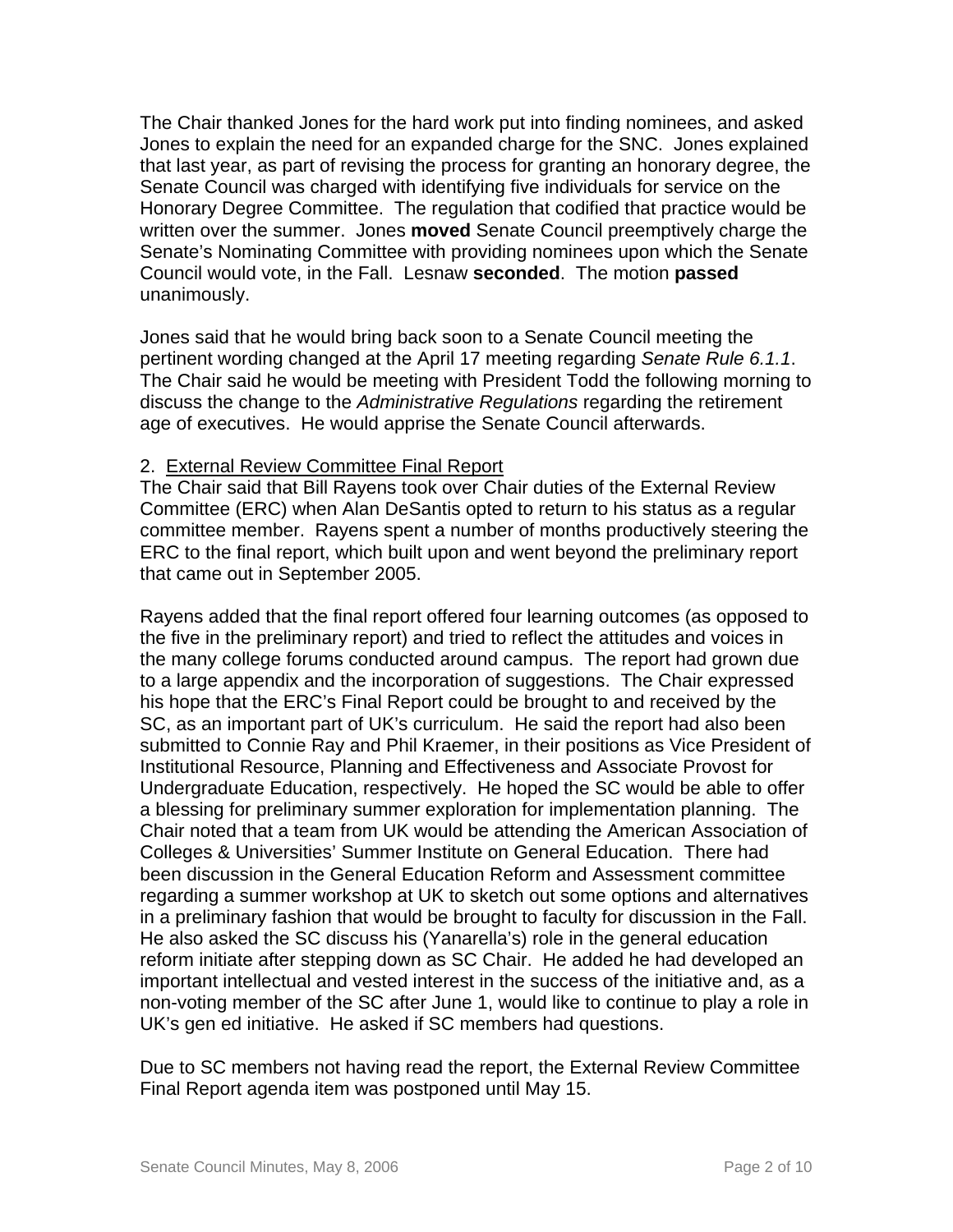The Chair used his prerogative to reorder the agenda to address agenda item number five, next.

# 5. Calendar Committee Proposal

The Chair shared that the Calendar Committee (CC) met twice during the semester and agreed upon a set of proposals that were either compatible with the Student Government Association (SGA) proposal or were such that two of the SGA sponsors agreed to a compromise. The proposal intended to:

- **•** begin the Fall semester on Monday of the week in which classes begin, instead of Wednesday;
- eliminate the Fall semester Break day that falls on the first Friday in October;
- **EXT** institute a Fall break to coincide with the week of the Thanksgiving holiday;
- **EXECT** end the Fall semester on Wednesday of the last week of classes;
- allot Thursday and Friday of the last week as study days for finals; and
- **•** begin and end exam week as currently scheduled.

Grossman stated that while he was uncomfortable with the elimination of two or three instruction days, he supported the proposal. He also pointed out that language was changed at a recent SC meeting regarding Dead Week in the *Senate Rules*, and that if the CC proposal passed, the Dead Week changes would also need to be revised.

The Chair stated his recollection that there was one or two fewer days in the Fall semester than in the Spring, but that while the CC recognized some diminishment in instructional days, the overall net outcome was the loss of one day. Liaison Greissman stated for the record that the comments in the CC proposal by Scott McIntosh regarding Kentucky Welcome and UK Fusion did not adequately reflect the magnitude of planning involved in putting on that event. Guest McIntosh clarified that he agreed that the events were great experiences for students, but thought they could be rescheduled to a Wednesday / Thursday / Friday / Saturday / Sunday. His intent was not to undermine the planning for the events; he recognized that there were more issues at play than what was discussed in CC meetings.

Guest Pat Terrell expressed her appreciation for being invited to share in the CC proposal discussion. She distributed two handouts for SC members, one illustrating the current schedule for Kentucky Welcome (KW) and the other a brochure for the event. She discussed a number of concerns with the proposed changes to the calendar:

 Problems related to additional time off from work parents would need to take, possibly making it more difficult for parents to attend various KW events;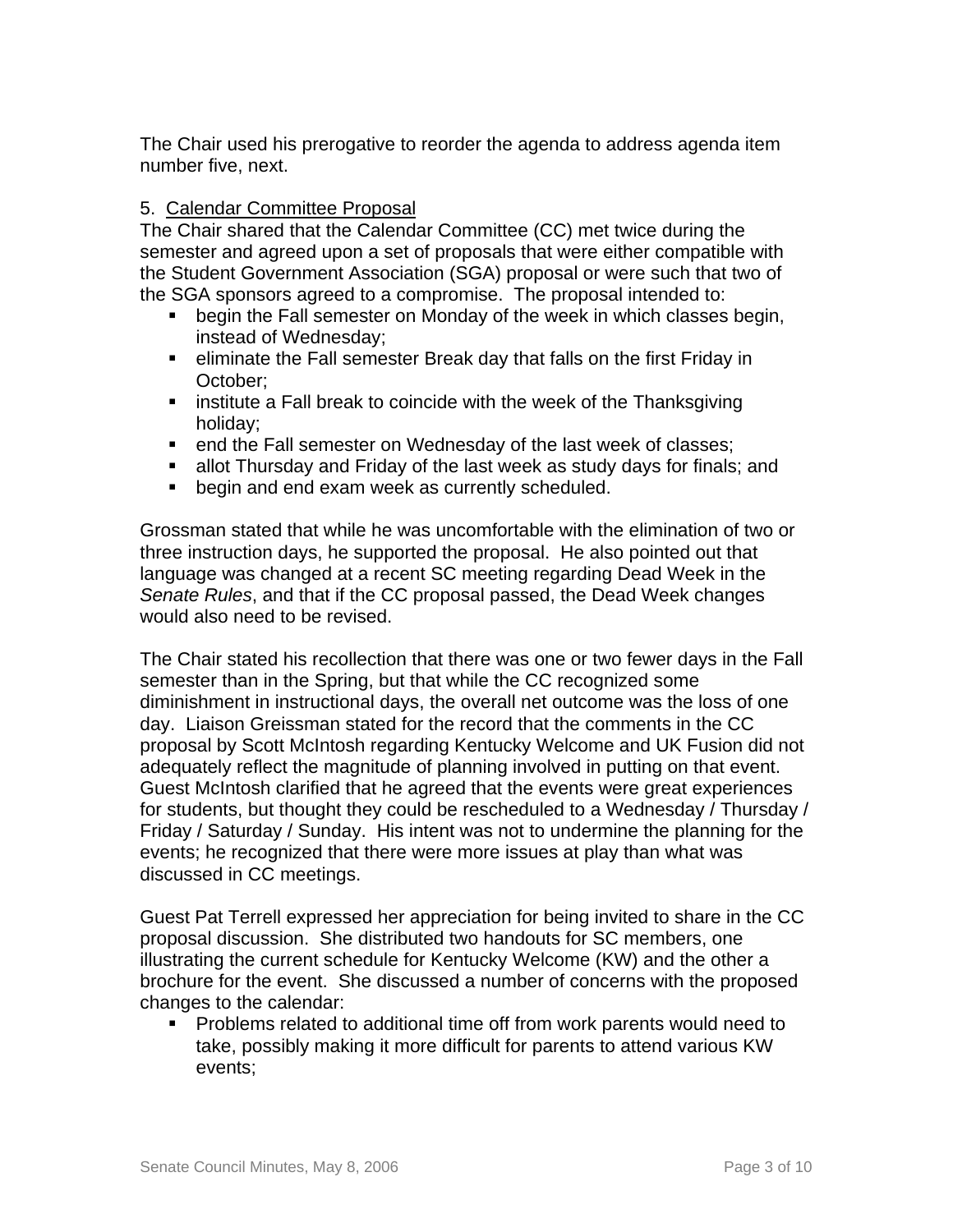- A concern that a delayed arrival by a student's parents would translate into the student also arriving later, which would also keep the student from attending many KW activities;
- The high turnout for the current practice of students and parents lining up early Friday morning to be greeted by President and Patsy Todd and how changing the move-in date to Wednesday could be affected;
- The extremely high attendance for KW sessions and a concern that changing dates could decrease attendance at sessions specifically targeted towards freshmen and parents, especially those sessions regarding safety, finances, etc.;
- The need to move UK Fusion to a different corresponding date, since most organizations involved in UK Fusion would be closed on Saturday and Sunday, and a possible decrease in involvement; and
- A need to open staff and faculty offices on Saturday and Sunday so students would be able to drop in and ask questions of a variety of offices, since those drop-in days were currently scheduled for a Monday and Tuesday.

Guest Tammy Howard-Richardson reported polling parents and being told that the proposed changes would amount to big inconveniences for parents in terms of rearranging work schedules. Howard-Richardson said that UK does a lot of front-loading of information to students while parents are present and was concerned that momentum could be lost. She said much effort is put forth to educate parents on when they need to allow their son and daughter students a little more freedom to grow. She said much of KW offers an opportunity to parents to be appropriately involved and establish appropriate boundaries with their children. She added that Student Affairs personnel put forth an unbelievable amount of effort to plan KW and UK Fusion events.

Tagavi asked about the rationale behind the supposition by Terrell that the proposed changes would involve the need for parents to request more time off. Terrell replied that instead of a parent leaving late Thursday to drive to Lexington, and request off work for Friday, the proposed change would require a parent to leave late Wednesday to drive to Lexington, and be off work Thursday and Friday. An additional concern was that parents would not request the Thursday/Friday time off at all, but return home Wednesday, thus missing the majority of sessions designed for students and parents. She noted she was speaking from a "worst-case-scenario" point of view.

Tagavi asked about the numbers of students who took part in UK Fusion. Terrell replied that of 900 students who took part in UK Fusion this past year, approximately 800 were first year students; the entering class was approximately 4,300 students. Tagavi asked about the number of benchmarks starting classes on a Monday, but Terrell was unsure. Thelin asked about what other programs, in addition to Honors, were introduced at KW. Howard-Richardson said that events were coordinated with various colleges/programs to accommodate a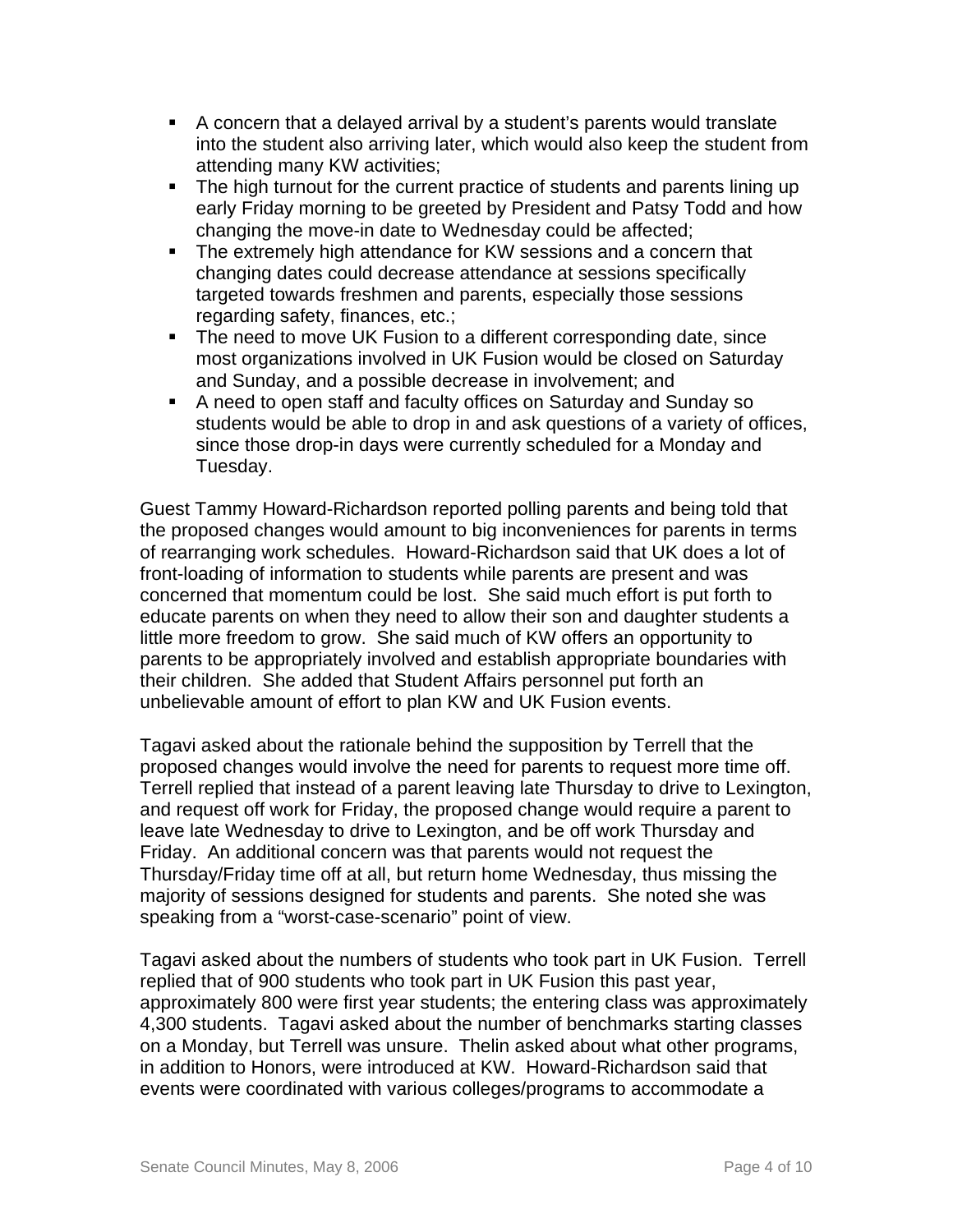specific time/date desired. She said that all incoming students must attend KW, but that only the opening convocation was required for all students; students pick and choose the sessions they want to attend. Howard-Richardson said that all colleges participated in KW last year and added that many colleges also want to talk with parents.

Randall asked how practical it would be to make the required adjustments to hold KW and KY Fusion on the proposed schedule. Terrell stated that the Office of Student Affairs would work with any approved schedule but expressed concern with how a revised start date would affect the level of participation in KW, and also what the impact of non-participation would on students during the Fall semester. She could not gauge the extent to which the pre-first day of classes would be negatively impacted by a revised calendar. She reiterated her willingness to work around any schedule.

Grabau offered kudos to Howard-Richardson for creating a rearranged KW schedule to accommodate a Monday start. Grabau stated that he was a parent with two children attending UK and expressed his belief that the proposed calendar was preferable to the current one. He noted that he was not traveling from out of state, but suggested that in-state parents and students' needs be considered as well. He said it might inconvenience some parents but noted other considerations should be included. A week-long Thanksgiving Break was a benefit students were lined up to support; he thought faculty and parents would appreciate it, too. He said the extra study time was important, as well as a Monday start to classes. He expressed concern that the current Wednesday start lulled students into a social adjustment mode that caused students to not truly appreciate the academic rigors of college work.

Baxter noted that giving parents an obvious time by which they needed to leave UK (and their children) was a good thing, and spoke positively about a full break at Thanksgiving, voicing concern about safety concerns for students leaving Wednesday night to get home in time for the holiday on Thursday. Grossman stated that the beginning of the semester needed to be balanced against the semester's end; he said he had felt for some time that students were being done a disservice by finishing classes on Friday and beginning finals on Monday, especially if an instructor was introducing new material as late as Thursday and Friday before finals week. He stated that that problem was one the committee was attempting address through a revised calendar.

Guest Don Witt added that in addition to the events offered by the Office of Student Affairs, the days for advising sessions (for 300 students this year) offered to students would need to be considered, as well as the advising sessions for readmission students and for international students.

The Chair stated that he welcomed the comments from guests in helping to determine the feasibility of a revised Fall calendar. He suggested that the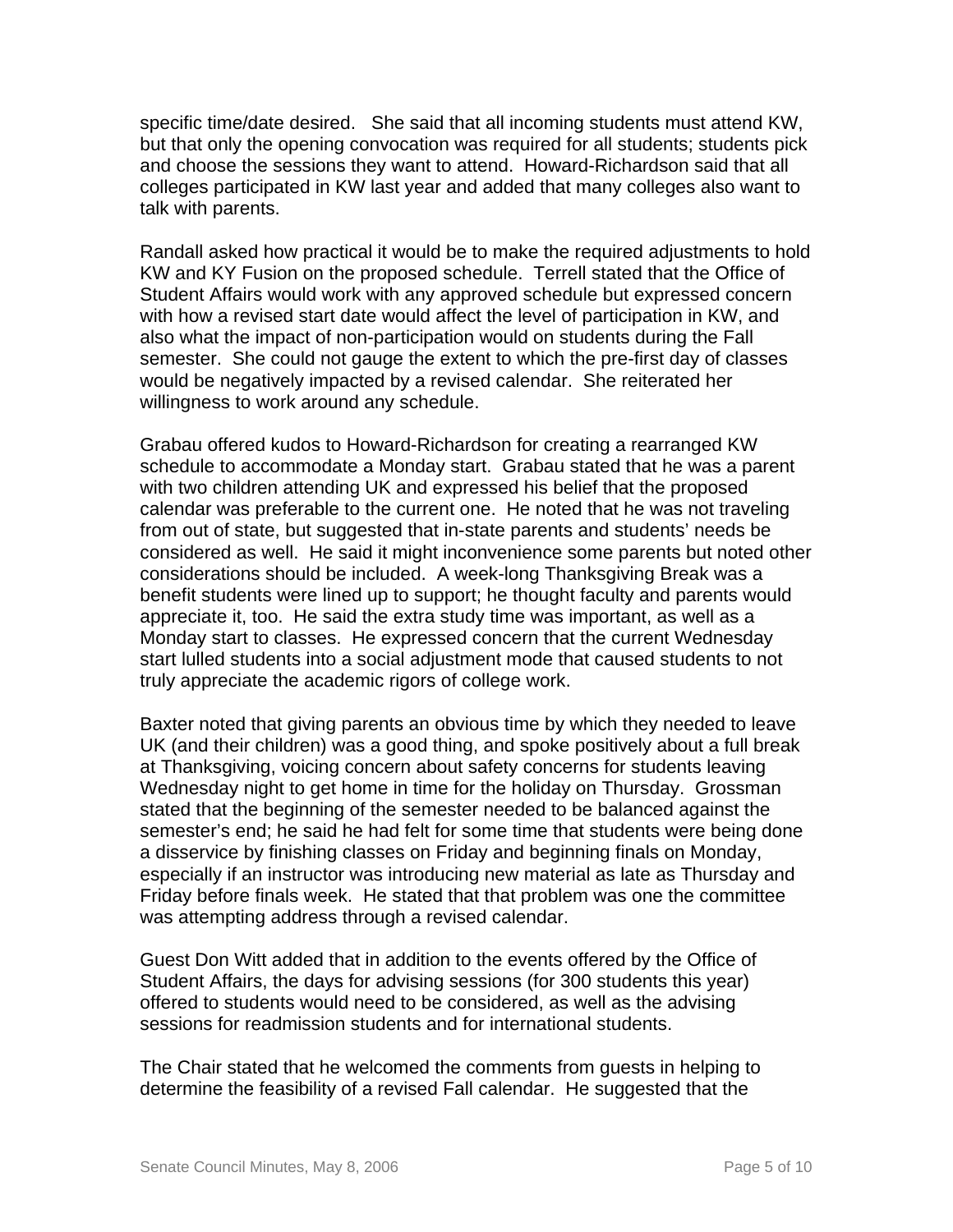historical impetus for a Wednesday start was to utilize Monday and Tuesday for the previously cumbersome task of creating and modifying schedules, which was done on paper. He opined that those two days could be better used for beginning coursework first thing in the week. He also discussed the difficulty with the current end-of-semester timelines between the last day of instruction and finals week. He said many students had complained about new material being introduced immediately before the final. The Chair noted that as chair of the CC, he could report that CC members were concerned with trying to accommodate reasonable problems and issues but emphasized that SC members should not lose sight of the significant benefits of a modified calendar.

Guest Jim Wims reiterated Terrell's assertions that any calendar could be accommodated. He noted that residence halls open up the last weekend of July to begin training RAs, hall directors, night desk staff, etc. He emphasized the financial impact on the Office of Residence Life if all residence halls were to be opened three days earlier to accommodate the proposed calendar, adding that trainees, who are fed during training days, would have to be fed for an additional three days. He stated that the extra days open would have an impact on the residence halls that stay open 24 hours per day. He also expressed concern with how high traffic patterns during move-in would be affected if the schedule were revised. He said his office routinely asks employees to shift their parking habits during move-in.

There was discussion about the net loss or gain of days in regard to the days open of residence halls as SC members asked about the impact of residence halls being open sooner in the year, being open longer during the proposed Thanksgiving break, yet closing earlier at the end of the semester. The sticking point was that for those residence halls kept open, they would be open longer than they currently are.

Witt asked about the anticipated date at which the proposed revision to the calendar would go into affect. The Chair noted that the CC did not make a suggestion on that point, primarily because the SC and University Senate had recently approved some academic calendars and there was a lack of clarity as to which ones were tentatively approved. Grossman asked if Fall 2007 would be too early. Witt indicated it would not be too soon to start planning for that date. Howard-Richardson added that all the departments and offices involved in presemester event planning talk to each other to effectively plan, and that as much time as possible would be best. In light of Grossman and Tagavi's comments about a possible approval by the Senate in the Fall, Howard-Richardson noted that it currently takes 12 months of planning to pull off the event; a change to the calendar would require more planning time.

Witt also mentioned the need to interact with SAP, accommodate growing enrollments and ensure the proposal was in line with the Top 20 Business Plan. He stated that changing the academic calendar might be necessary to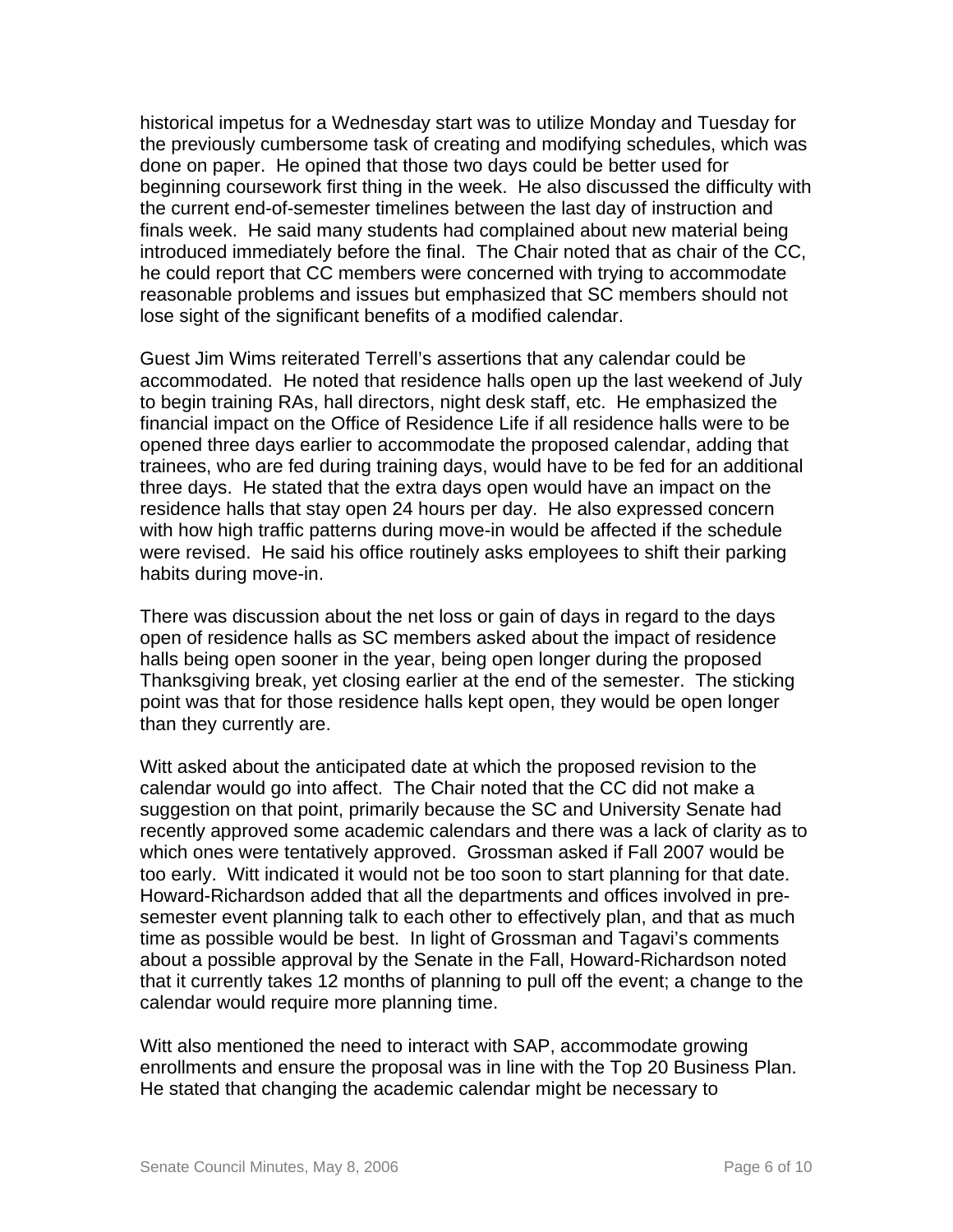accommodate current and planned growth. Grabau suggested utilizing split move-ins and multiple UK Fusion events. Terrell said that moving toward a model that offered multiples of the programs would inherently require more staff employees. She said that currently, during KW and UK Fusion, Student Affairs personnel worked 18-hour days.

In response to a question from Michael, the Chair stated that the CC ensured the deleted instruction day(s) did not adversely affect one (or more) days of the week over others. Michael expressed concern that instructional integrity would be sacrificed due to a too-long holiday break. Randall noted that the proposal would create a lengthy holiday very close to the Winter Break in December. Lesnaw expressed concern that the elimination of Thursday and Friday as instruction days would keep her from offering her regular major review sessions and stop instructors from using those two days for make-up exams. McIntosh expressed admiration and respect for Lesnaw's concern with retaining days for review, but stated that the majority of students were being taught new material those days. Lesnaw suggested mandating those days be used for review, or at least that no new material be introduced.

There was a lengthy discussion regarding the possibility that if the proposed calendar were approved, students might leave the week before Thanksgiving or return after the Monday following Thanksgiving to increase their break. There was discussion regarding a student's responsibility to attend class; making just the Wednesday before Thanksgiving a holiday and the affect of that on instruction; and discussion on number of instruction days lost. The Chair noted that the CC's charge was to look into a weeklong break during the Thanksgiving break – that was why no shortened break was suggested.

Other concerns noted by SC members included Southern Association of Colleges and Schools (SACS) requirements for instruction days and the affect of the proposed calendar on professional colleges, which have different academic calendars than other colleges. Dembo asked SC members what their thoughts were regarding the academic effect the calendar revision would have on students. Grabau believed it would carve out days for studying for finals and that beginning classes on a Monday instead of mid-week would be a positive academic signal. Lesnaw stated that her primary concern was the safety of students traveling late on Wednesday to be home for Thanksgiving.

The Chair thanked those present for a valuable discussion, acknowledging that while those present would accommodate a revised calendar, he understood that the accommodation would be difficult, time-consuming and carry a financial impact. He added his hope that guests recognized the academic benefits to a revised calendar. The Chair then asked the Senate Council for direction. He opined that the CC could reconvene, and bring back not just one proposal, but perhaps two or three that offer alternatives.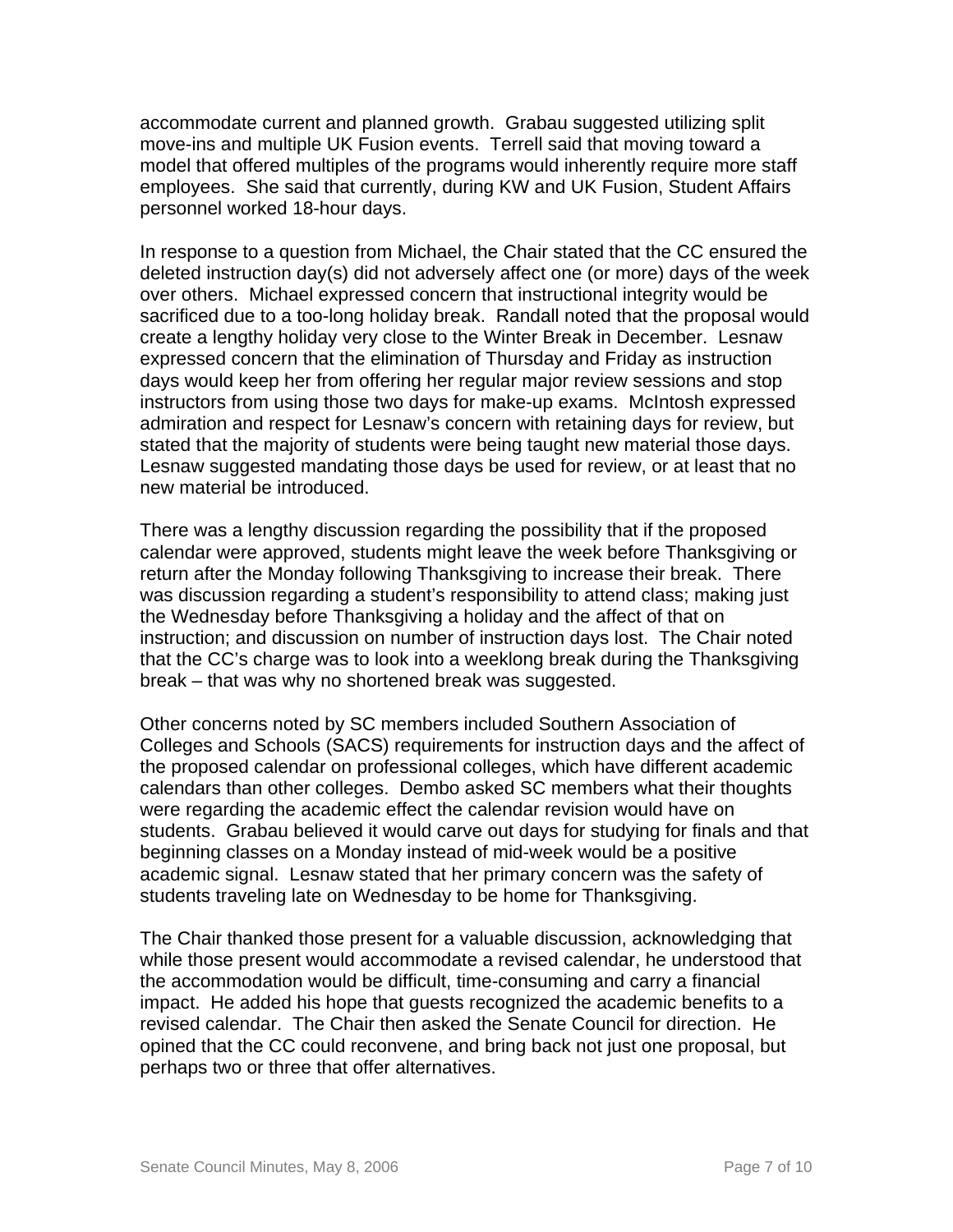Grossman **moved** that the Calendar Committee review the minutes outlining the concerns involved with changing the academic calendar discussed at the May 8 Senate Council meeting and bring back one or more proposals for review by the Senate Council, including input from the Registrar, Student Affairs, etc. Tagavi **seconded**. After brief discussion about student membership on the CC, the Chair suggested the CC meet in late August to prepare something for a subsequent Senate Council meeting. Greissman noted the difficulty in successfully recreating an average campus weekday on a Saturday or Sunday. Dembo suggested that there be consultation with the Police Department, Physical Plant Division and UK Athletics. Guest Stamper also suggested involving Parking & Transportation Services. The motion **passed** unanimously. The Chair thanked the guests for attending.

# 4. Proposed Rule Change Request

The Chair clarified for Tagavi that the proposal was being reviewed to ascertain whether or not it should go to a committee for formal review. Tagavi opined that the department and instructors involved in the pertinent issue were relatively accommodating. He said that unpleasant events do sometimes occur, but that he did not see any transgression rising to the level of needing a *Senate Rule* to address it.

Discussion followed regarding procedural questions of whether or not the person submitting the proposal was currently a student or was a student when the proposal was first submitted and the ability of a non-student to propose a rule change.

Grossman stated that the question was if the proposal had sufficient merit and probable cause to be considered by a committee. If a student took a class and the instructor changed and, consequently, all the rules changed, Grossman agreed that the new instructor should have the obligation to follow the original syllabus. Although the proposal might solve a problem that did not exist, Grossman believed a committee should make that determination. Dembo stated that as a former Ombud, he was aware of any number of unexpected situations. No specific phrasing could cover all possible new situations. He expressed concern that an effort to pin down one instance would still leave open a galaxy of things that could occur.

Jones wondered about the extent to which the University would be required to adhere to the syllabus in the event of a change in instructors, since many times the syllabus was referred to as a contract; he indicated a desire to hear the thoughts of a reviewing committee. Baxter thought a replacement instructor should have the responsibility to conduct a course approximately the way it was presented to the student. Grabau opined that there were probably more instructors not adhering to their own syllabus than instances where a replacement instructor did not adhere to the original syllabus. He stated the current rule was as robust as necessary, since a student could still go to the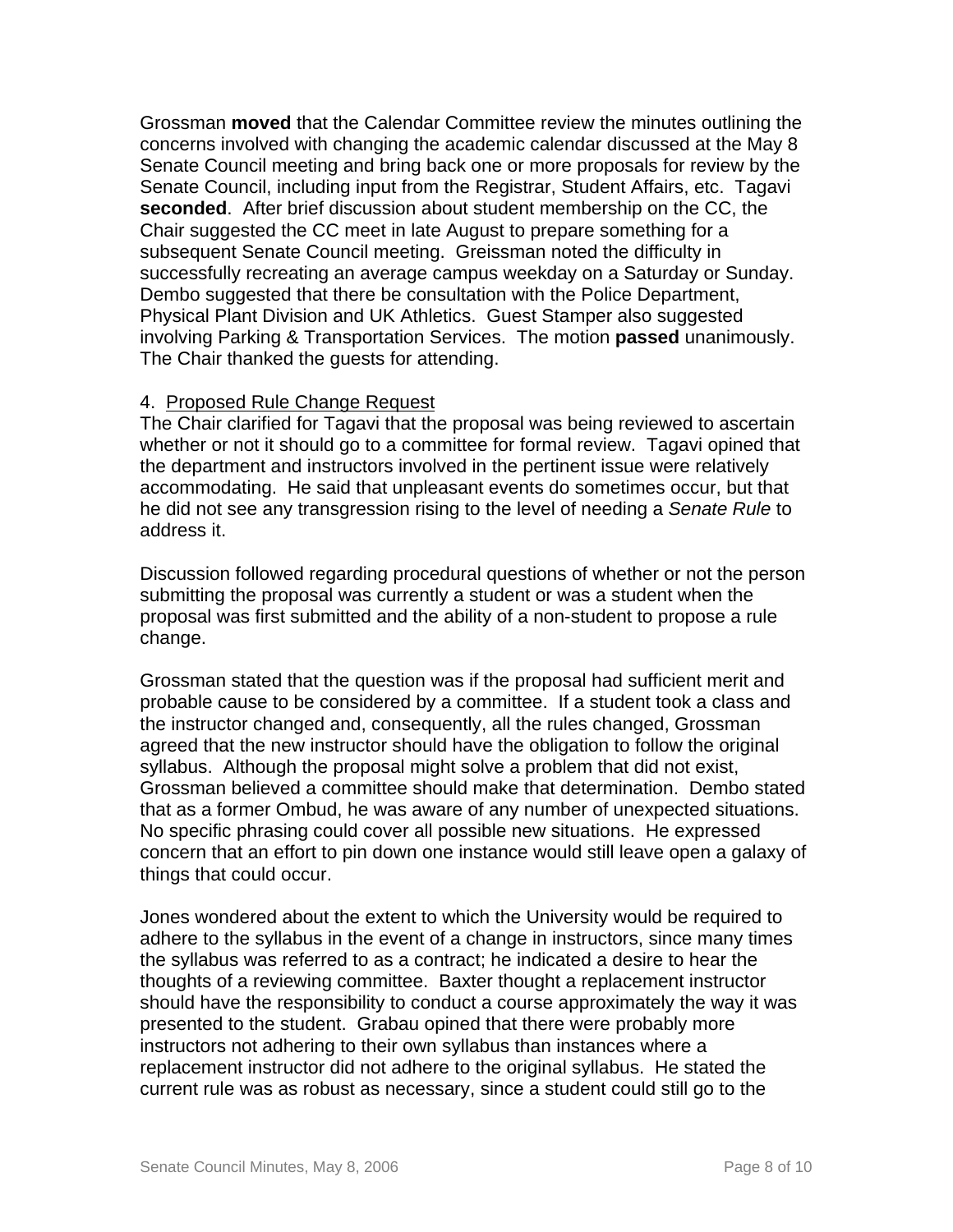Ombud for help. Tagavi reported a recent case in which an adjunct instructor of a 600-student class required weekly papers, and no exams. When that instructor had to leave for medical reasons, the replacement instructor had to change the syllabus to stop the weekly papers and replace them with three exams. Although the students did not agree with the decision, it would have been nearly impossible to grade 600 papers every week.

Tagavi **moved** that the proposed rule not be sent to committee. Grabau **seconded**. In response to a question from Lesnaw, Tagavi stated that in the past when unforeseen events happened and a syllabus was changed drastically, students have been allowed to drop the course after the add/drop date to accommodate them, just as was the situation in the case under consideration. Michael agreed with Dembo, saying the issue did not rise to a level of commonality requiring a specific rule. He said the Ombud would be the appropriate venue for resolving this type of issue.

The Chair stated that if the motion passed, he would communicate the outcome with the individual making the proposal, incorporating the language and basic rationale of the meeting minutes. The motion **passed** in a show of hands with eight in favor and one abstention.

## 7. T. E. Reinstatement

After brief discussion, Grossman **moved** to delegate the T.E. reinstatement case to an ad hoc committee of the Senate Council, to be named by the Senate Council Chair. Tagavi **seconded**. The motion **passed** unanimously.

The Chair confirmed that there would be a Senate Council meeting on May 15.

The Chair offered comments regarding departures of various SC members. He thanked Grossman for his willingness to take on leadership roles in standing and ad hoc committees. He opined that the spelling and structure of SC documents and communications would suffer by Grossman's departure, and offered best wishes on behalf of the SC in Grossman's coming dual roles as Director of Graduate Studies and Associate Chair in the Department of Chemistry. He noted that Dembo would be leaving his "past chair" status, but remaining on as faculty trustee. The Chair spoke of Moore's departure to Georgia College and State University, acknowledging the loss of one of the more exemplary Senate Council chairs. He stated Moore would leave a legacy and profile in courage for his tenure as SC chair during the Wethington administration; his service offered important cues for future SC chairs serving during a future time of crisis. The Chair also acknowledged Tagavi's movement from the Office of Ombud to the Senate Council Office, saying Tagavi was uniquely well placed for leading a community of scholars. He wished him the best and pledged dedication and good will for Tagavi's stewardship of the SC Office. Finally, the Chair noted Grabau's coming service as vice-chair, and hoped that Grabau would have a good tenure in that position.